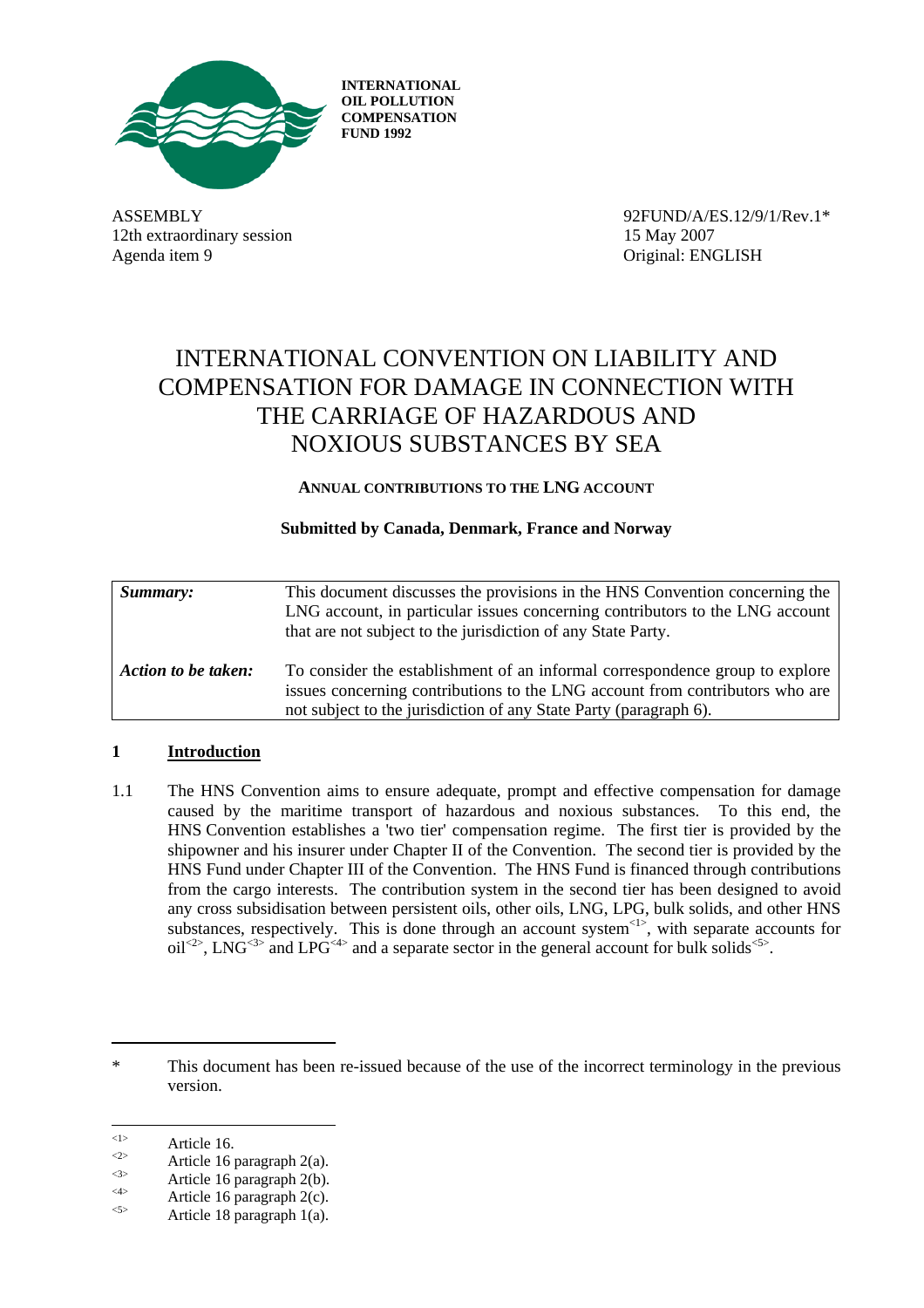$-2 -$ 

1.2 The rules concerning contributions to the LNG account are different from the rules concerning the other accounts (cf section 3 below), and raise an issue which is mentioned in section 6.3 of the 'Guide to the implementation to the HNS Convention', produced by the Secretariat of the 1992 Fund in September 2005, which states that:

> 'As regards LNG, pursuant to Article 19.1(b), the person liable for contributions may or may not be subject to the jurisdiction of the State in which the LNG is discharged.'

1.3 The sponsors of this document suggest that interested States, through an informal correspondence group, explore how the State Parties, through their national legislation, can best secure the effectiveness of the contribution system concerning LNG where the contributor is not subject to the jurisdiction of any Contracting State.

## **2 Some background: the world trade in LNG**

2.1 In 2005, the world trade in LNG was 188.8 billion cubic metres (bcm), which equals 158.59 million tonnes (mmt). The import and export of LNG was as follows<sup> $65$ </sup>:

| Imports in 2005, in billion cubic metres |       | Exports in 2005, in billion cubic metres |                             |       |         |
|------------------------------------------|-------|------------------------------------------|-----------------------------|-------|---------|
| (million metric tonnes)                  |       | (million metric tonnes)                  |                             |       |         |
|                                          | bcm   | mmt                                      |                             | bcm   | mmt     |
| Japan                                    | 76.32 | (64.11)                                  | Indonesia                   | 31.46 | (26.43) |
| Republic of Korea                        | 30.45 | (25.58)                                  | Malaysia                    | 28.52 | (23.96) |
| Spain                                    | 21.85 | (18.36)                                  | <b>Oatar</b>                | 27.10 | (22.76) |
| <b>United States of America</b>          | 17.87 | (15.01)                                  | Algeria                     | 25.68 | (12.57) |
| France                                   | 12.83 | (10.78)                                  | Australia                   | 14.85 | (12.47) |
| India                                    | 6.04  | (5.07)                                   | Trinidad and Tobago         | 14.01 | (11.77) |
| Turkey                                   | 4.88  | (4.10)                                   | Nigeria                     | 12.04 | (10.11) |
| Belgium                                  | 2.98  | (2.50)                                   | Oman                        | 9.22  | (7.74)  |
| Italy                                    | 2.50  | (2.10)                                   | Brunei Darussalam           | 9.15  | (7.69)  |
| Portugal                                 | 1.58  | (1.33)                                   | <b>United Arab Emirates</b> | 7.14  | (6.0)   |
| Puerto Rico                              | 0.67  | (0.56)                                   | Egypt                       | 6.93  | (5.82)  |
| United Kingdom                           | 0.52  | (0.44)                                   | United States of America    | 1.84  | (1.55)  |
| Greece                                   | 0.46  | (0.39)                                   | Libya                       | 0.87  | (0.73)  |
| Dominican Republic                       | 0.25  | (0.21)                                   |                             |       |         |
| Other                                    | 9.61  | (8.07)                                   |                             |       |         |

- 2.2 The LNG trade is developing rapidly. States which became involved in the LNG trade in 2006 do not appear on the above list from 2005. For example, Russia, which is expected to become a major exporter of LNG, started to export LNG in 2006. Norway will be exporting LNG from 2007.
- 2.3 LNG is loaded onto special LNG carriers at specialised liquefaction plants, where the natural gas (NG) is cooled to minus 164 degrees. At the destination point, the LNG is usually discharged into regasification terminals. There were 46 LNG import terminals worldwide as of October 2003<sup> $\sim$ .</sup>
- 2.4 The end buyers of LNG are often the power companies who run regasification terminals.
- 2.5 Most LNG cargoes are sold under long-term contracts because of the power companies' need for security of supply. However, a short-term market for LNG has been developing, and represented around 8% of the world LNG imports in 2002<sup>-88</sup>. It is estimated that short-term trading of LNG

 $\leq 6$ Provisional numbers from Cedigaz. Source: BP Statistical Review of World Energy 2006,  $\frac{\text{http://bp.com/productanding.do?categoryId=6842&contentId=7021390}}{\text{Source: The Official Energy Statistics from the US Government <http://www.eia.doe.gov>}}$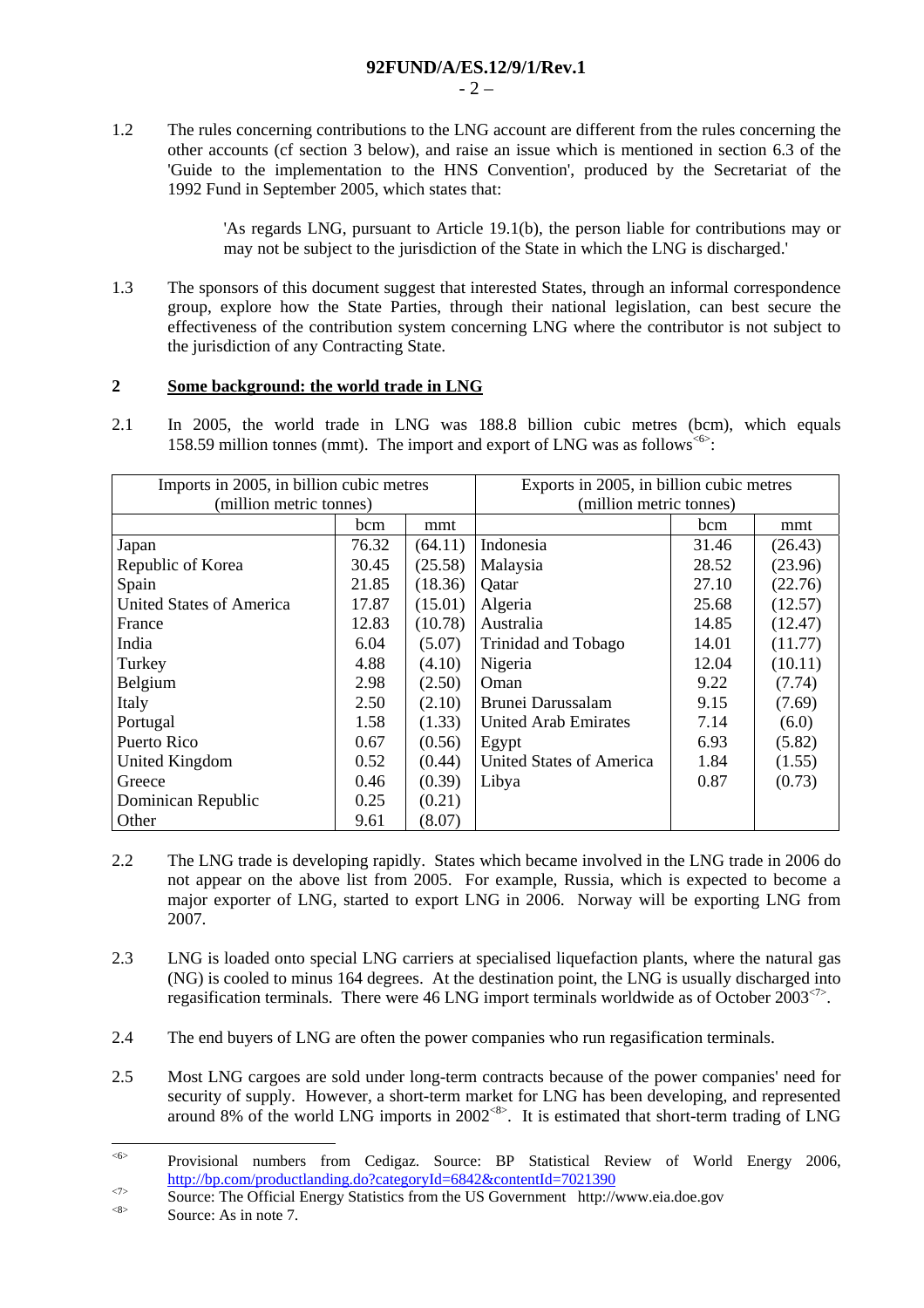- 3 –

will continue to grow and that it could reach 15 to 20 % of LNG imports worldwide over the next decade<sup><9></sup>. World LNG demand is expected to rise considerably in the years to come. In one study LNG demand is forecast to rise to 269 bcm by 2010 and 428.5 bcm by  $2020^{\text{10}}$ .

2.6 By 2006 the LNG tanker Fleet counted 206 LNG tankers worldwide<sup><11></sup>. In the LNG trade, ships have traditionally been used on dedicated routes for specific projects, but recently some large oil companies have ordered ships not dedicated to a project<12>.

## **3 The contributor to the LNG account: the Titleholder**

- 3.1 Under the HNS Convention, the annual contributions to the LNG account shall be made 'by any person who in the preceding calendar year, or such other year as the Assembly may decide, immediately prior to its discharge, held title to an LNG cargo discharged in a port or terminal' in a State Party<sup><13</sup>>. In the following paragraphs, this person is referred to as 'the Titleholder'. This rule represents an exception from the general rule for the general account of the HNS Fund, as well as the LPG account and the oil accounts, where it is the receiver of the cargo who shall pay contributions to the HNS Fund (Article 19, paragraph 1(a) and (c)). The background for this special rule for the contributions to the LNG account seems to have been that the industry sectors involved in the LNG trade at the time defended a solution where 'the contributor to the LNG account is the owner of the cargo at the time it crosses the territorial border of the receiving State<sup><14></sup>.
- 3.2 Who the Titleholder to an LNG cargo is, will depend on the contractual relationship between the buyer and seller of the LNG. Where the title to an LNG cargo passes to the buyer at loading, the Titleholder will be the buyer. This will be the case both where the cargo is sold 'Free on Board'  $(FOB^{<15>})$  and 'Cost Insurance Freight' (CIF<sup><16></sup>). Where the title to an LNG cargo does not pass to the buyer until the port of destination, the Titleholder will be the seller. This will be the case where the cargo is sold 'Delivered ex Ship' ( $DES<sup><17</sup>$ ) or 'Delivered Ex Quay' ( $DEQ<sup><18</sup>$ ). Where LNG is shipped on DES contracts, which some say is traditionally the case, the seller keeps title to the LNG until discharge. According to some sources, new LNG shipping contracts are more often on FOB terms, where the title passes to the buyer on loading  $\frac{19}{2}$ . This may be a matter for debate. However, it seems that one can say at least that LNG buyers are increasingly interested in negotiating FOB agreements, but that many LNG producers still accept only to enter into Ex-ship based discussions.

## **4 The reporting requirement as regards LNG**

4.1 The State Party where an LNG cargo is discharged must report to the HNS Fund the identity and address of the Titleholder and the quantities of  $\text{ING}^{20}$ . The implementation legislation should

 $\langle 9 \rangle$ 

Source: As in note 7.<br>
Source: The study "World LNG to 2020: Prospects for Trade and Shipping", from the UK based independent research company Ocean Shipping Consultants Ltd.<br>
Source: As in note 7.<br>
Source: As in note 7.<br>
Source: As in note 7.<br>
Article 19 paragraph 1(b).<br>
See Leg 71/3/4 page 18 paragraph 127.<br>
Under FOB terms, the sel

ship not cleared for import at the named port of destination.<br>Under DEQ terms, the seller delivers when the goods are placed at the disposal of the buyer not cleared for

import at the quay at the named port of destination.

Source: As in note 7.<br>  $\frac{20}{5}$  Source: As in note 7.<br>
Under Article 21 paragraph 2, the State Parties shall report to the Director the name and address of any persons who in respect of the State is liable to pay contributions in accordance with Article 19, as well as the relevant quantities of the contributing cargo for which such a person is liable to contribute, For LNG,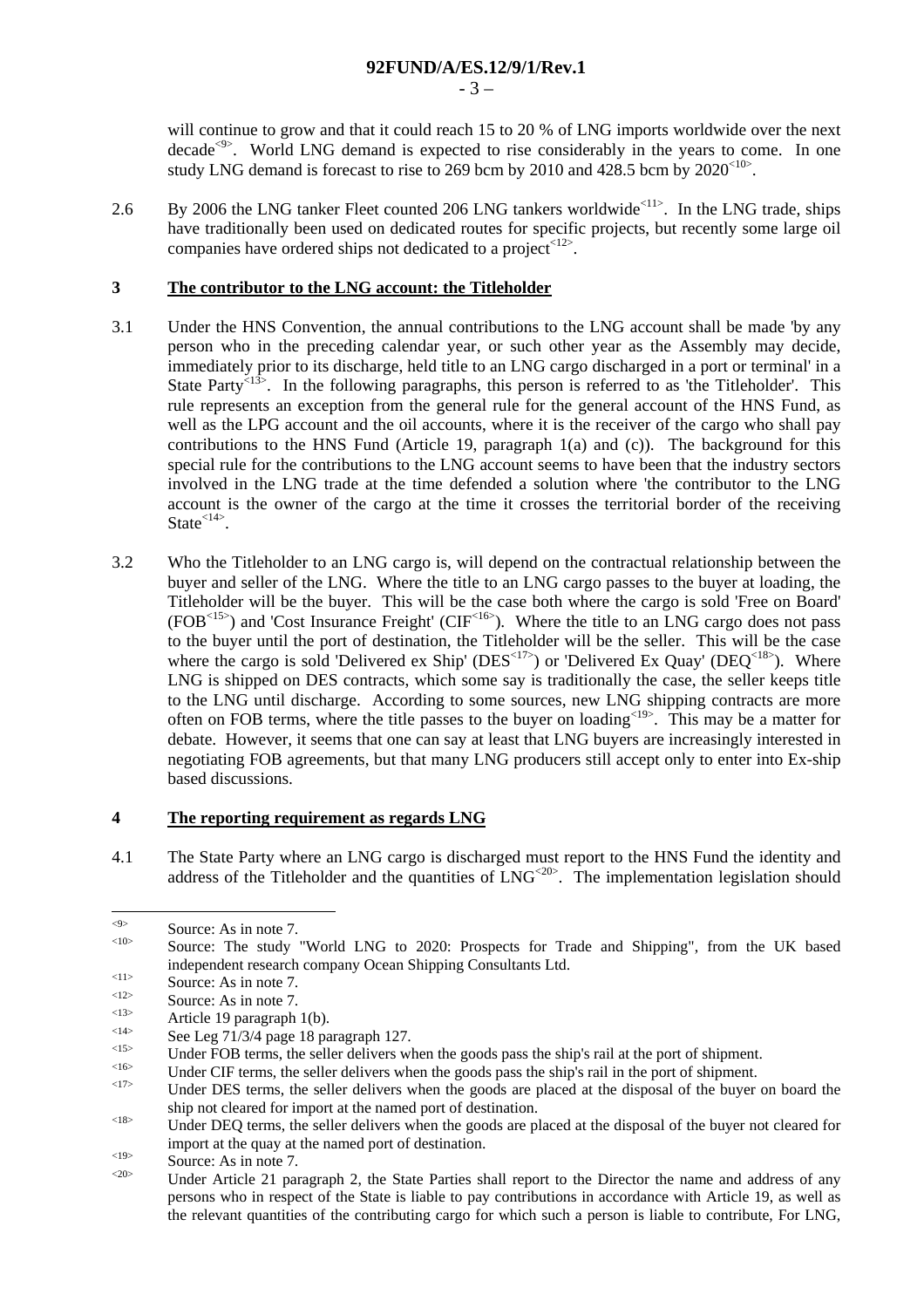**92FUND/A/ES.12/9/1/Rev.1** 

 $-4-$ 

therefore include provisions to the effect that the parties involved in the LNG transport are required to report these facts. The authorities in the State Party where the LNG cargo is discharged will usually be able to obtain this information from the buyer of the LNG cargo. (As mentioned above, most LNG contracts are long-term contracts, and the buyer is usually the power company running the regasification terminal. However, also in case of the short-term contracts, the buyer will usually know with whom he or she had a contract).

4.2 Taking the above background into account, the sponsors of this document would like to explore further if it should be recommended that the implementation legislation of the State Parties to the HNS Convention requires that the buyer of LNG that is discharged in that State, shall report the identity and address of the Titleholder, as well as the quantities that were discharged, to the authorities of that State. It should be noted that it might follow by the general obligations of the State Parties under Article 6 of the Convention<sup> $21$ </sup>, that the State Parties should have such reporting requirements in their national legislation, if this is necessary for the Convention to operate properly.

## **5 The payment of contributions to the LNG account**

- 5.1 Annual contributions shall be made to the LNG account of the HNS Fund<sup> $222$ </sup>, as determined by the Assembly<sup> $23$ </sup>. Such annual contributions shall be levied only as required to make payments from the account<sup><24></sup>. There shall also be initial contributions to the LNG account, as determined by the Assembly<sup> $25$ </sup>.
- 5.2 The Assembly may, under Article 17, paragraph 4, also levy annual contributions for administrative costs and decide on the distribution of such costs between the sectors of the general account and the separate accounts.
- 5.3 The HNS Fund will levy the Titleholders directly for the contributions to the HNS Fund; in the same way as the 1992 Fund does under the 1992 Fund Convention.
- 5.4 All Titleholders to LNG cargoes that are discharged in a State Party are subject to the obligations to contribute to the LNG account under the Convention, regardless of whether or not the Titleholder is subject to the jurisdiction of a State Party. The HNS Fund must therefore levy all Titleholders, regardless of the jurisdiction in which they are situated. However, in States not party to the Convention, the contributions may not be collectable. Such States are under no obligation concerning the contributions to the HNS Fund, and may not necessarily recognise the claims from the HNS Fund as being enforceable. Further study may be needed to determine whether any other international law may assist the HNS Fund to recover contributions from Titleholders in non-Contracting States.
- 5.5 In case of arrears of contributions, the Assembly may, when the circumstances so warrant, and upon recommendation of the Director, decide that no action shall be taken or continued against the contributor<sup> $26$ </sup>. In such case, the contributions must be written off as a loss. In this situation however, for the HNS Fund to be able to fulfil its obligations to pay compensation to the victims,

 this means that the State Party must report "any person who in the preceding calendar year, or such other year as the Assembly may decide, immediately prior to its discharge held title to an LNG cargo discharged in a port or terminal of that state" (Article 19 paragraph 1(b)).

 $\langle$ <sup>21></sup> Article 6 states that: "Each State Party shall ensure that any obligation arising under this Convention is fulfilled and shall take appropriate measures under its law including the imposing of sanctions as it may deem necessary, with a view to the effective execution of any such obligation".<br>
Article 19 paragraph 1(b).<br>
Article 17 paragraph 2.<br>
Article 17 paragraph 1.<br>
Article 20.<br>
Article 22 paragraph 2.